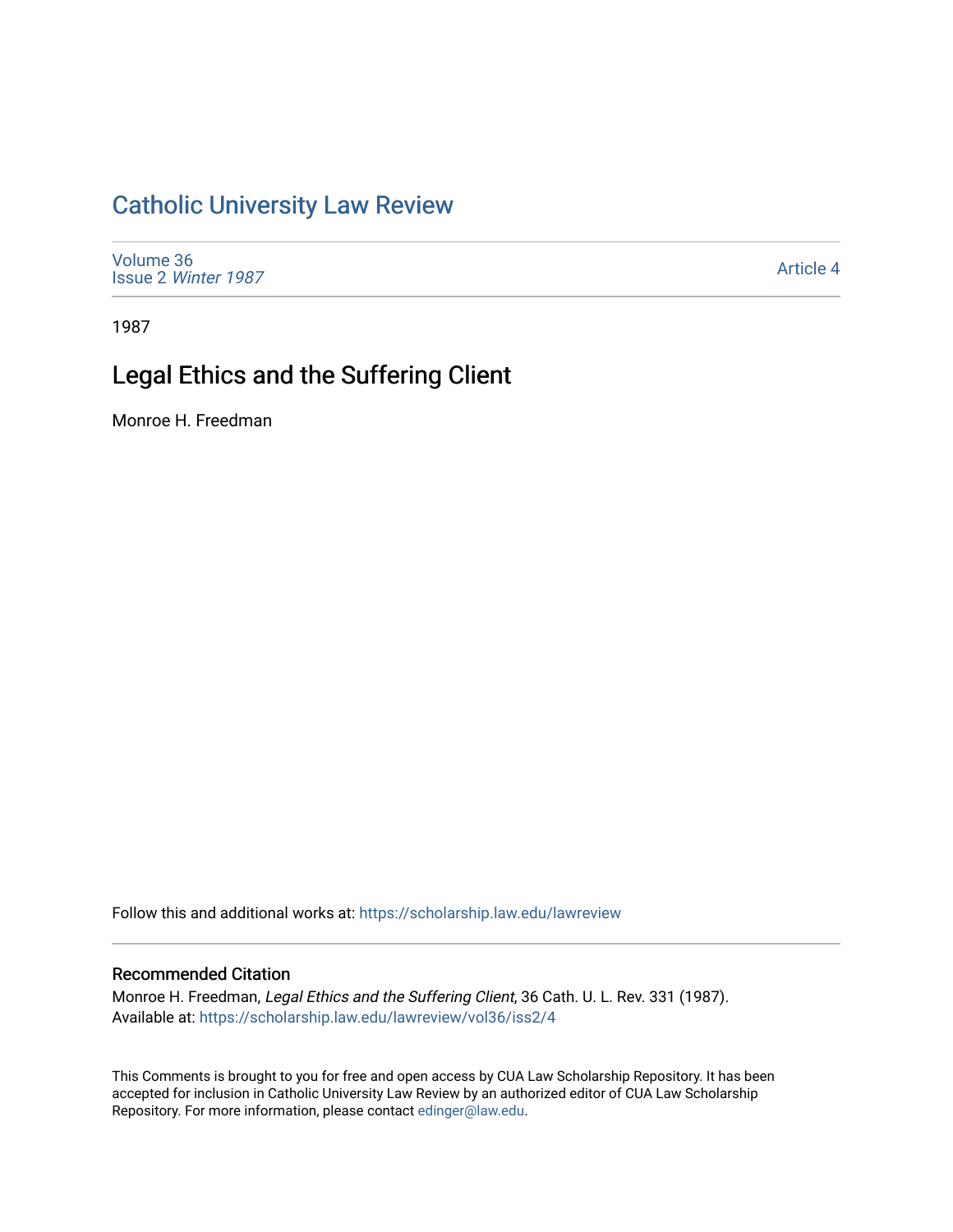### LEGAL ETHICS AND THE SUFFERING CLIENT

#### *Monroe H. Freedman\**

Thomas Shaffer is the most erudite and graceful writer in the field of lawyers' ethics, and he has few peers in any other area of legal scholarship. If I had the luxury of studying for a year under any professor in the country, it would be with Professor Shaffer. In this Commentary on his Brendan Brown Lecture,<sup>1</sup> I am going to disagree with him, but only to express a different, not a better, view.

The difference between us is expressed in major part in the titles of our two pieces. Professor Shaffer is primarily concerned with his client's "goodness," while my primary concern is with the fact that my client has come to me because he or she is suffering in some way or, at least, is trying to avoid suffering.<sup>2</sup>

That difference in our perspectives or major premises is illustrated in the first paragraph of Professor Shaffer's lecture. Legal ethics, he says, relates to "this other person, over whom I have power."<sup>3</sup> I would say, "this other person, whom I have the power to help." Legal ethics, he continues, is concerned with "the *goodness* of someone else."<sup>4</sup> I would say that legal ethics is concerned with the limits on how far I can go as a lawyer in helping that person and, therefore, with the limits of that person's rights. That is, when we write and enforce rules of lawyers' ethics, we define clients' rights in fundamental ways.

In the same paragraph Professor Shaffer says: "[L]egal ethics begins and ends with Socrates' question to the law professors of Athens: 'Pray will you concern yourself with anything else than how we citizens can be made as good as possible?' **"'** I would say that justice must include a concern with "how we people can have full and equal rights under law." To illustrate that difference: if all of the citizens of Athens had been as good as Socrates

<sup>\*</sup> Professor of Law, Hofstra University.

<sup>1.</sup> Shaffer, *Legal Ethics and the Good Client,* 36 **CATH.** U.L. REV. 319 (1986).

<sup>2.</sup> The dictionary definition of the intransitive verb "to suffer" expresses my meaning more precisely than I had thought it might: "1. to undergo or feel pain or distress.... 2. to sustain injury or loss  $\ldots$  3. to undergo a penalty  $\ldots$  4. to be the object of some action.  $\ldots$ ." THE RANDOM HOUSE **COLLEGE** DICTIONARY (rev. ed. 1982).

<sup>3.</sup> Shaffer, *supra* note 1, at 319.

*<sup>4.</sup> Id.* (emphasis in the original).

*<sup>5.</sup> Id.* at 319 **n.1.**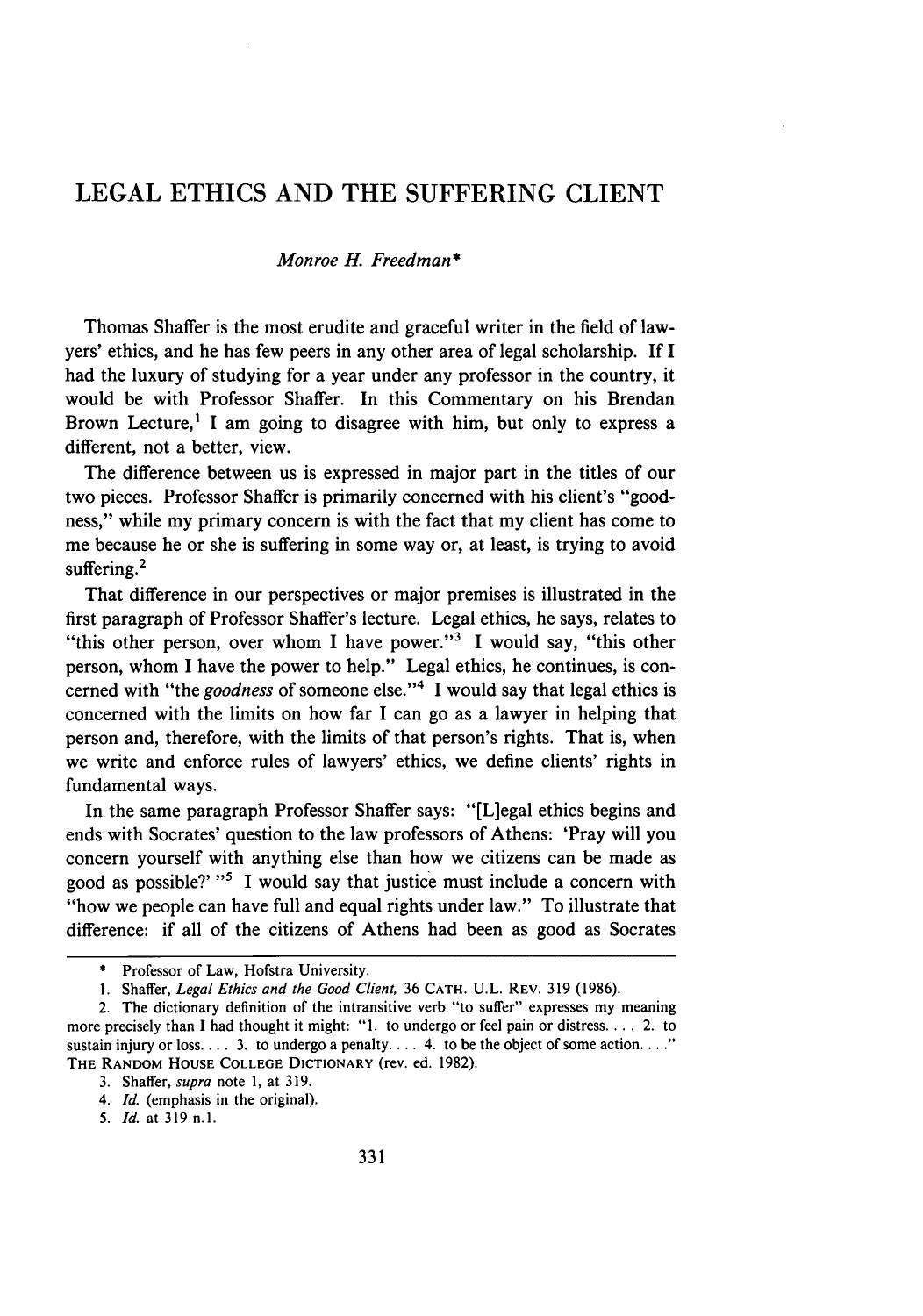wanted them to be, perhaps there would have been no noncitizen slaves, but that is far from clear. Socrates was willing to teach a slave about geometry *(Meno),* but I am not aware that he ever favored emancipating the one-third or so of the Athenian population who were slaves. In any event, the difference in emphasis between Professor Shaffer and me is a significant one.

To avoid a frequent misunderstanding of my position, however, I would reiterate a point that I have made before and that Professor Shaffer properly emphasizes in his critique of my views: "[T]he attorney acts both professionally and morally in assisting clients to maximize their autonomy, that is, *by counselling clients candidly and fully regarding the clients'* legal rights and *moral responsibilities* as the lawyer perceives them . . . . "<sup>6</sup> That is, although the lawyer is to serve the client's interests as the client sees them, moral discourse between lawyer and client is an important element of my view of the lawyer's role.

Professor Shaffer overstates, however, the extent to which I consider the lawyer to be bound to act on a client's decision that the lawyer deems to be morally wrong. First, I hold that the lawyer's decision to accept a client or a cause is virtually wholly within the lawyer's autonomy.<sup>7</sup> A lawyer who finds a potential client or cause to be morally offensive can simply decline the retainer. Second, contrary to Professor Charles Fried' and others, I consider the lawyer's decision in that regard to be a moral decision that is subject to the moral scrutiny and criticism of others.<sup>9</sup> It is only after the lawyer has freely chosen to be the client's "champion against a hostile world," and has induced the client's reliance on that commitment, that the lawyer is then required to provide zealous representation of the client's interests as the client perceives them.<sup>10</sup>

Professor Shaffer is accurate, therefore, when he quotes me as saying, "The attorney acts unprofessionally and immorally [when he deprives] clients of their autonomy, that is, by denying them information regarding their legal rights, by otherwise preempting their moral decisions, or by depriving them of the ability to carry out their lawful decisions."<sup>11</sup> My next words, though, impose an important qualification: "Until the lawyer-client rela-

<sup>6.</sup> Freedman, *Personal Responsibility in a Professional System,* 27 **CATH.** U.L. REV. **19 1,** 204 (1978) (emphasis added), *quoted in* Shaffer, *supra* note 1, at 322-23.

<sup>7.</sup> Freedman, *supra* note 6, at 204.

*<sup>8.</sup> See generally* Fried, *The Lawyer as Friend: The Moral Foundations of the Lawyer-Client Relation,* 85 YALE L.J. 1060 (1976).

<sup>9.</sup> Freedman, *supra* note 6, at 204-05.

<sup>10.</sup> ABA STANDARDS **RELATING** TO **DEFENSE FUNCTION** 145-46 (1971). *See* Freedman, *supra* note 6, at 204-05; M. FREEDMAN, LAWYERS' **ETHICS IN AN** ADVERSARY SYSTEM 9-26 (1975).

<sup>11.</sup> Freedman, *supra* note 6, at 204, *quoted in* Shaffer, *supra* note **1,** at 322-23.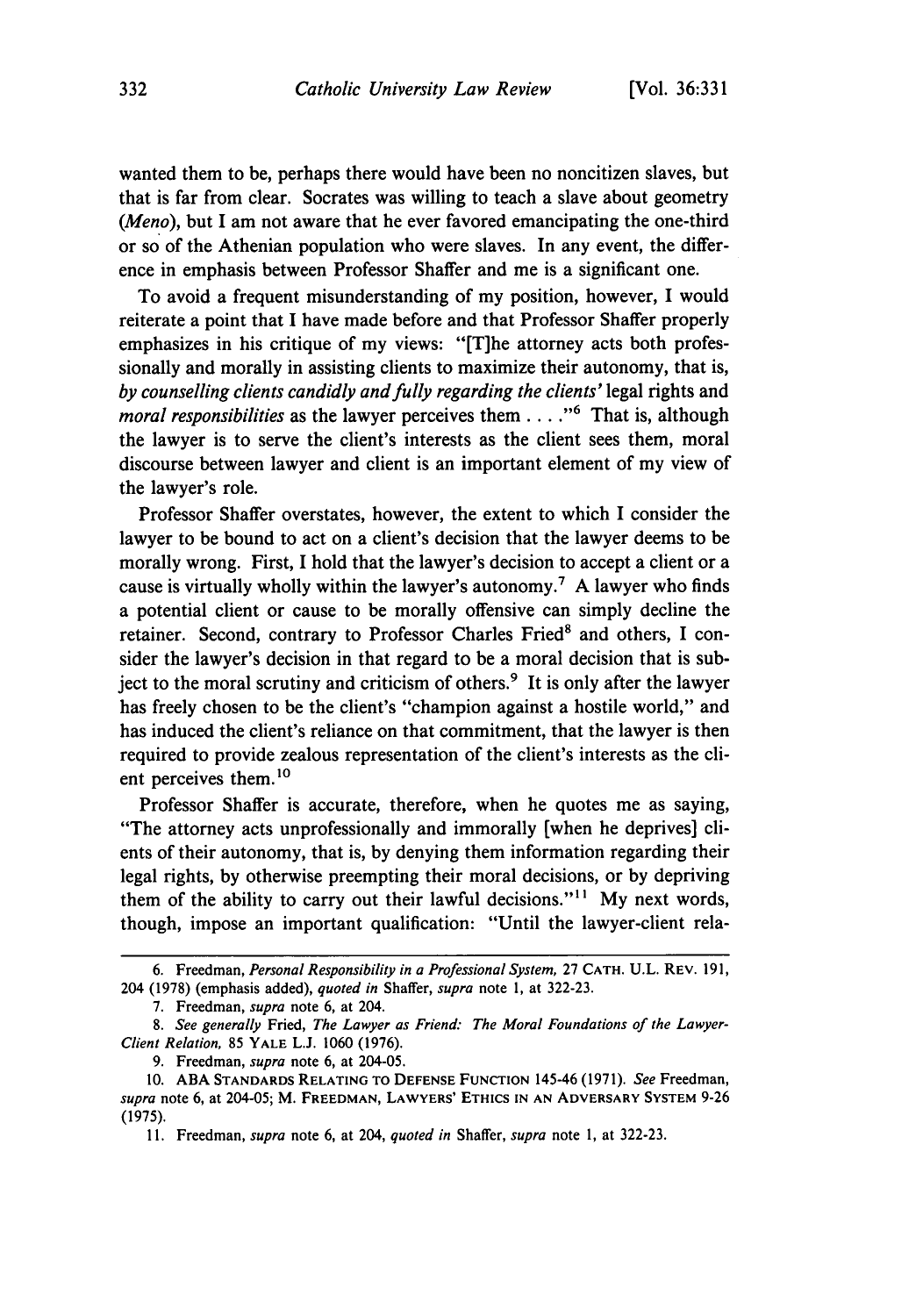tionship is contracted, however-until, that is, the lawyer induces another to rely upon his or her professional knowledge and skills---the lawyer ordinarily acts entirely within the scope of his or her own autonomy."<sup>12</sup> In my view, therefore, there is an important difference between declining to represent a client or cause, and accepting a client but giving the client less than the lawyer's zealous best.<sup>13</sup>

Prior to accepting the client or cause, therefore, the lawyer has virtually full autonomy. After the lawyer has deliberately chosen to represent a client or cause, however, the lawyer's autonomy is significantly limited because the lawyer's principal function is to serve the client's autonomy-to allow the client maximum freedom to exercise or to forgo rights to which the client is legally entitled. Even then, however, the lawyer retains some significant scope to avoid involvement in conduct that is morally offensive to the lawyer. This is because there are three circumstances in which I would allow the lawyer to withdraw on moral grounds: (a) if the client consents;  $^{14}$  (b) if withdrawal can be accomplished without significant harm to the client's interests;<sup>15</sup> or (c) in a matter other than criminal litigation, if the lawyer discovers that the client has knowingly induced the lawyer to take the case or to take action on the client's behalf on the basis of material misrepresentations about the facts of the case, and if withdrawal can be accomplished without direct divulgence of the client's confidences.<sup>16</sup>

There is another fundamental point on which Professor Shaffer and I differ. Referring to diversity as a "social justification for the ethics of autonomy," Professor Shaffer says, "[W]e have never wanted diversity more than we have wanted goodness."<sup>17</sup> My first reaction to those propositions is that I have never viewed diversity as a justification for autonomy. That notion puts the collectivity first, ahead of the individual. That is, Professor Shaffer suggests that we grant the individual autonomy so that society can enjoy diversity. On the contrary, though, I see diversity in society as a byproduct (of mixed value) of the primary goal of respecting the dignity of each individual as a free human being.

My reference to diversity, therefore, is far more modest than to assert it as essential in itself to the common good. In response to the idea that it is

15. *Id.* rule 6.2(a).

16. *Id.* rule 6.5.

17. Shaffer, *supra* note **1,** at 326.

<sup>12.</sup> Freedman, *supra* note 6, at 204.

<sup>13.</sup> That is the essence of my disagreements with Professor Richard Wasserstrom and with Ralph Nader. *See* Freedman, *supra* note 6, at 193-96; M. FREEDMAN, *supra* note 10, at 10.

<sup>14.</sup> **AMERICAN** LAWYERS' **CODE** OF **CONDUCT** rule 6.2(b) (Reporter's Draft, **1981)** (The author was the Reporter for the **AMERICAN** LAWYERS' **CODE** OF **CONDUCT.).**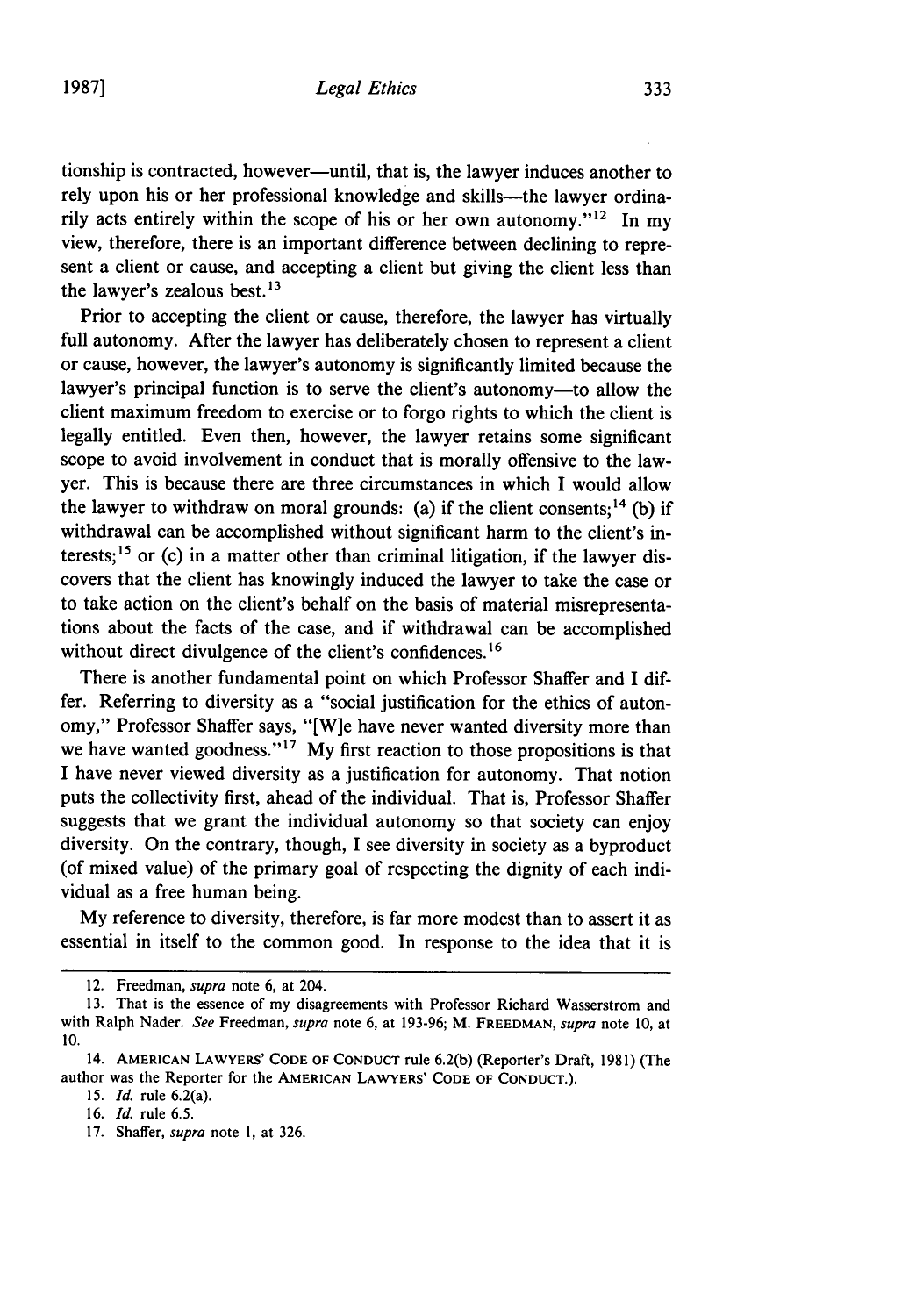desirable to foster diversity **by** maximizing lawyers' autonomy in dealing with their clients, I have suggested simply that it would be better "to have that diversity as a reflection of clients' viewpoints, rather than the lawyers'."<sup>18</sup> The reason it would be better is that giving dominance to lawyers as a class is, in my view, elitist and paternalistic.<sup>19</sup>

Beyond that, I am not at all sure who the "we" are who want goodness more than full and equal rights under law. If that "we" is editorial, and consists entirely of Tom Shaffer, I am willing to take my chances and go along. If it is the Moral Majority, I am a lot less willing. If it is—and it has been-the Grand Inquisition that is insisting upon goodness over diversity, I know which side of the rack I am on, and I'll take diversity every time.<sup>20</sup>

To sum up the differences in perspective between Professor Shaffer and me with regard to lawyers' ethics: he thinks of the client principally as someone who is capable of being good, and who is in need of moral counseling, while I think of the client principally as someone who is in trouble, vulnerable, and in need of my help; he thinks of the client as "this other person, over whom I have power," while I think of the client as one whom I have the power to help; and he, therefore, thinks of legal ethics as being rooted in moral philosophy and as beginning and ending with how "citizens can be made as good as possible," while I think of legal ethics as being rooted in the Bill of Rights and involving essentially how people in our society can have full and equal rights under law. Finally, Professor Shaffer is no more a statist than I am an anarchist, and he is no more indifferent to freedom than I am to goodness. Nevertheless, he does place somewhat more weight on a collectivistic concern that everyone be as good as possible, while I place more weight on an individualistic concern that everyone be as free as possible.

Given those differences in our perspectives, it is hardly surprising that Professor Shaffer and I initially make different choices among his three ethical systems-Rectitude, Freedom, and Goodness. Nor is it surprising that he and I agree that I fall rather neatly into "the legal ethics of freedom." What we do not entirely agree upon is where Professor Shaffer comes out. He thinks he belongs in the school of the ethics of goodness; I believe that the school of goodness collapses into the school of rectitude-which Profes-

<sup>18.</sup> Freedman, *supra* note 6, at 195.

**<sup>19.</sup>** *Id.* at 193.

<sup>20.</sup> Professor Shaffer concludes his argument on diversity vs. goodness (or wisdom) by noting: "American law schools, from coast to coast, . . . are the most relentlessly uniform, undiverse, and fungible programs in American higher education." Shaffer, *supra* note **1,** at 327. It seems to me, though, that our law schools might gain in wisdom (and certainly in intellectual stimulation) through greater diversity in our faculties, student bodies, and curricula.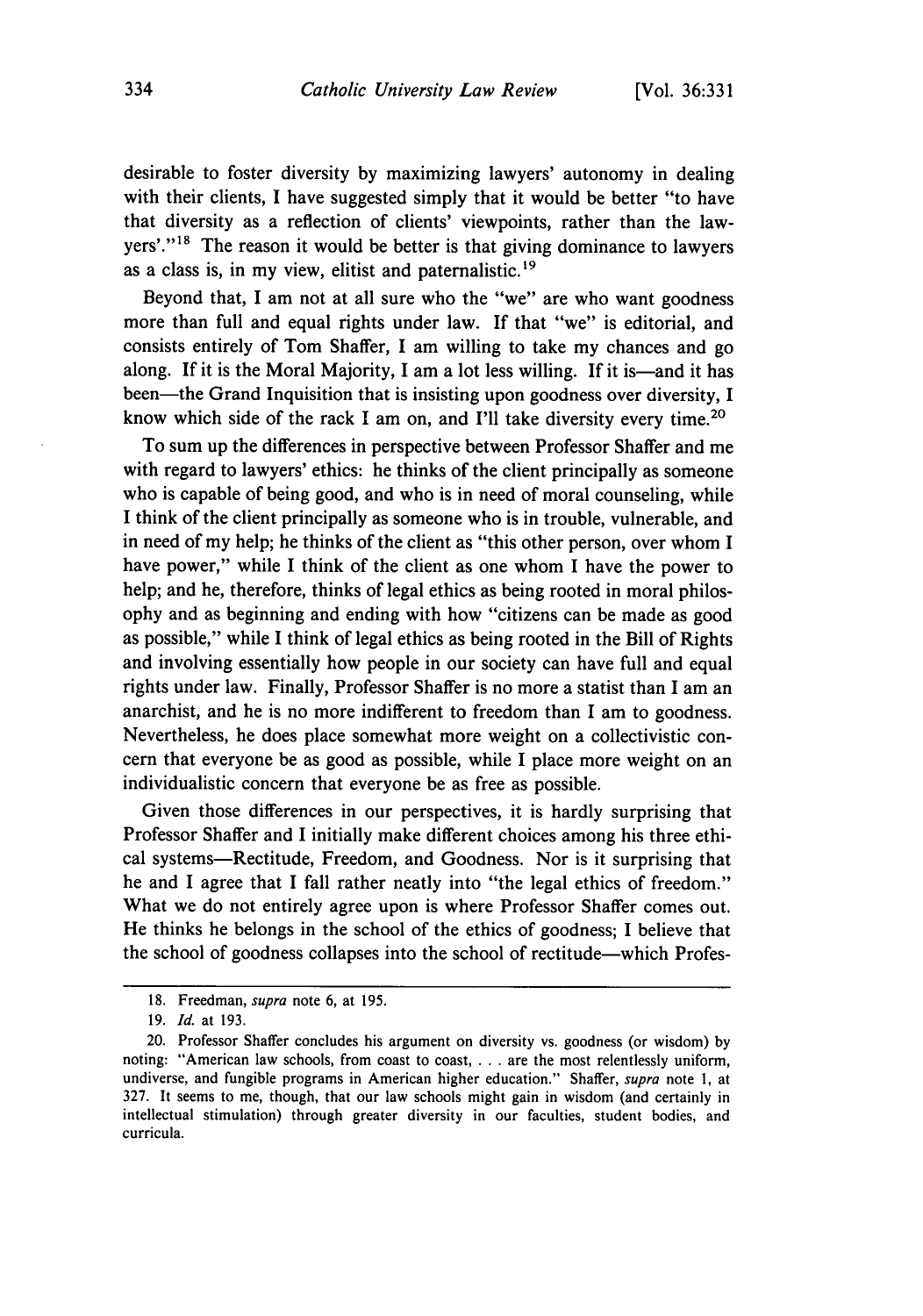sor Shaffer rightly condemns for what he calls its hubris and for what I would call its paternalism and elitism. In my view, that necessarily leads him back into the school of the ethics of freedom.

What is wrong with the legal ethics of rectitude, Professor Shaffer shows, is that it is "a one-way street."<sup>21</sup> It says that "what is important is that the client do the right thing, and that it is the lawyer's job to see to it that his client does the right thing."<sup>22</sup> That is wrong, Professor Shaffer says (quoting Karl Barth) because the lawyer "must be prepared to be counseled in turn" by the client.<sup>23</sup> Professor Shaffer says it, and I have no doubt that he means it. I do not think, though, that it really is going to come out that way. The reason is that the Barth quote goes on, as it must, to add a crucial clause: "[the lawyer] must be prepared to be counseled in turn *if there is need for*  $it.$ "<sup>24</sup>

What that means is that we have substituted two questions for another. I ask, "If the client disagrees with me in his moral decision of whether to pursue a right that is legally available to him, whose decision controls?" I answer that I have a professional obligation to counsel my client to do what I believe to be the right thing, but "[i]n the final analysis ...the lawyer should always remember that the decision whether to forego legally available objectives or methods is ultimately for the client and not for himself. $125$ 

Professor Shaffer changes the question. He asks, "Must I be prepared to be counseled in turn **[by** my client] if there is need for it?" He answers yes, but that is not the crucial question. He then must ask, "Who ultimately decides, the client or I, whether I need his counsel or he needs mine?"

If you have read Professor Shaffer's article, you know the answer to that question. In his discussion of the legal ethics of rectitude, Professor Shaffer rejects the hubristic lawyer's response that the lawyer's "conscience" must be his own and not his client's.<sup>26</sup> That is, he rejects the legal ethic that makes the lawyer's conscience prevail over the client's. In Professor Shaffer's discussion of the legal ethics of goodness, however, the lawyer's "conscience" is replaced by the lawyer's "character" or "integrity,"<sup>27</sup> and that somehow changes everything. That is, it is hubristic for the lawyer to dig in his heels and refuse to do the client's bidding in the name of the lawyer's conscience, but at the same time it is essential for Professor Shaffer that the

- 24. *Id.* (emphasis added).
- 25. MODEL **CODE** OF **PROFESSIONAL** RESPONSIBILITY EC 7-8.
- 26. Shaffer, *supra* note 1, at 321.
- 27. *Id.* at 329-30.

<sup>21.</sup> *Id.* at 322.

<sup>22.</sup> *Id.* at 321.

<sup>23.</sup> *Id.* at 322.